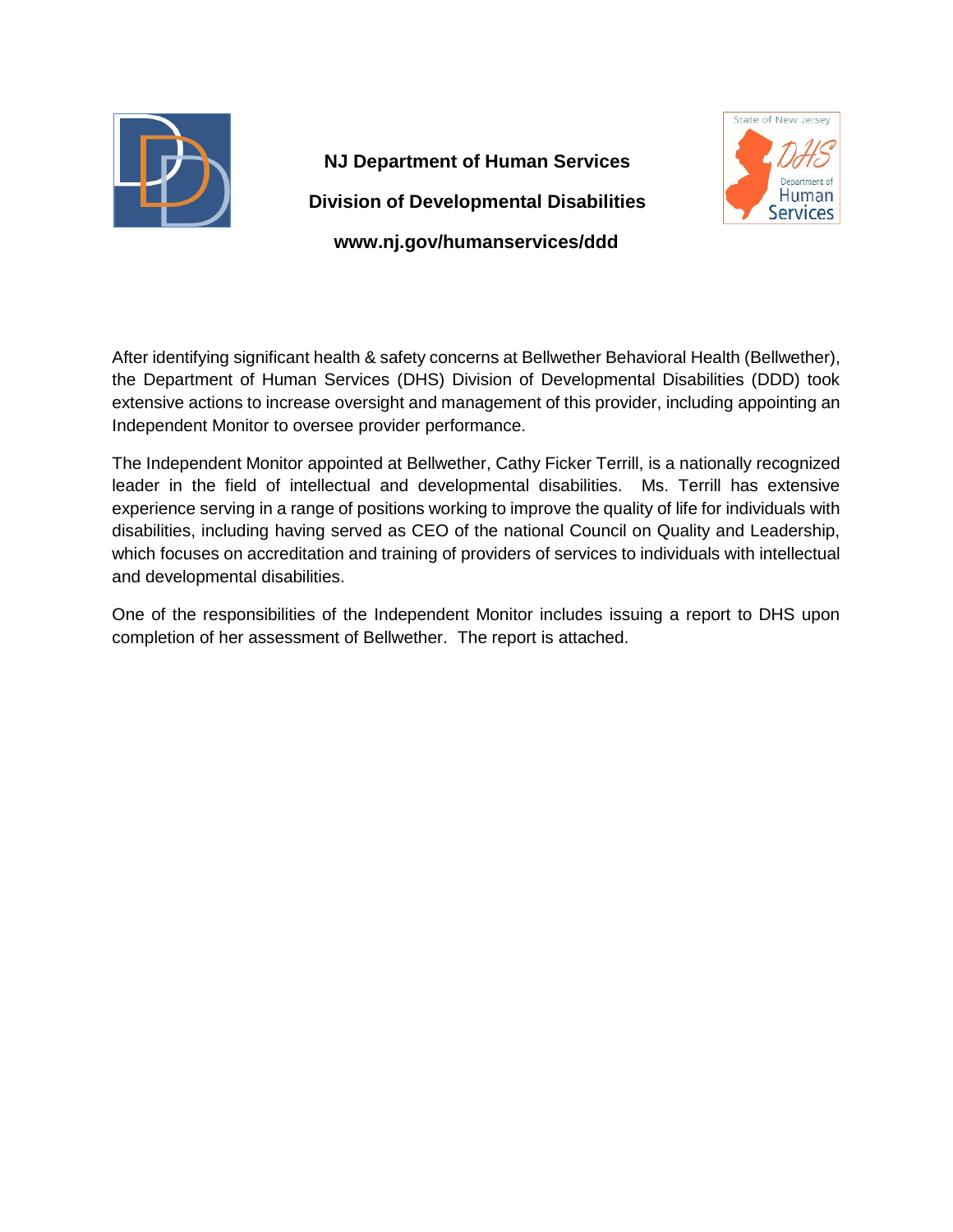# **Report: Evaluation of Bellwether Behavioral Health**

# **Cathy Ficker Terrill, Independent Monitor**

May 22, 2019

**General Overview**: The stated mission of Bellwether Behavioral Health (Bellwether) is to enhance the quality of lives of individuals with exceptional needs through individualized, expertlydesigned supports and services, coordinated to empower individuals to advocate for themselves, achieve their goals, and develop social supports within their community.

Bellwether management staff reported serving 460 people in residential services living in 62 group homes ranging in size from four to fourteen people in New Jersey. The 460 individuals were also in day programs at seven sites; four in the southern region, one in the central region and two in the northern region. Three of the 460 individuals supported by Bellwether participated in part-time community supported employment. All other individuals attend day programs with little or no employment services. The staff reported that many individuals have complex behavioral challenges including dual diagnosis with mental health and or co-occurring substance abuse. Staff indicated that 21 people have sexually problematic behavior. Management staff also reported that four homes support people with 24/7 nursing needs.

**Methodology:** Several key documents and processes were reviewed for this report, including: an overview of services and supports provided in New Jersey as well as Bellwether's strategic plan updates, licensure, risk management, plans of correction, and quality improvement documents. The Independent Monitor also conducted face-to-face meetings with the leadership and management staff at Bellwether to receive an overview of the mission, values and organizational structure.

In those face-to-face meetings with key management staff, the intent was to discover whether systems are in place for the following areas:

- Person-centered assessment and discovery;
- Individualized supports and services;
- Status toward implementing changes for the new HCBS waiver regulations;
- Work force stability and qualifications;
- Governance:
- Quality and accountability systems;
- Rights protections, protection from abuse, neglect, mistreatment and exploitation;
- Health care systems and monitoring to assure best possible health;
- Safety and risk management including incident trends and tracking;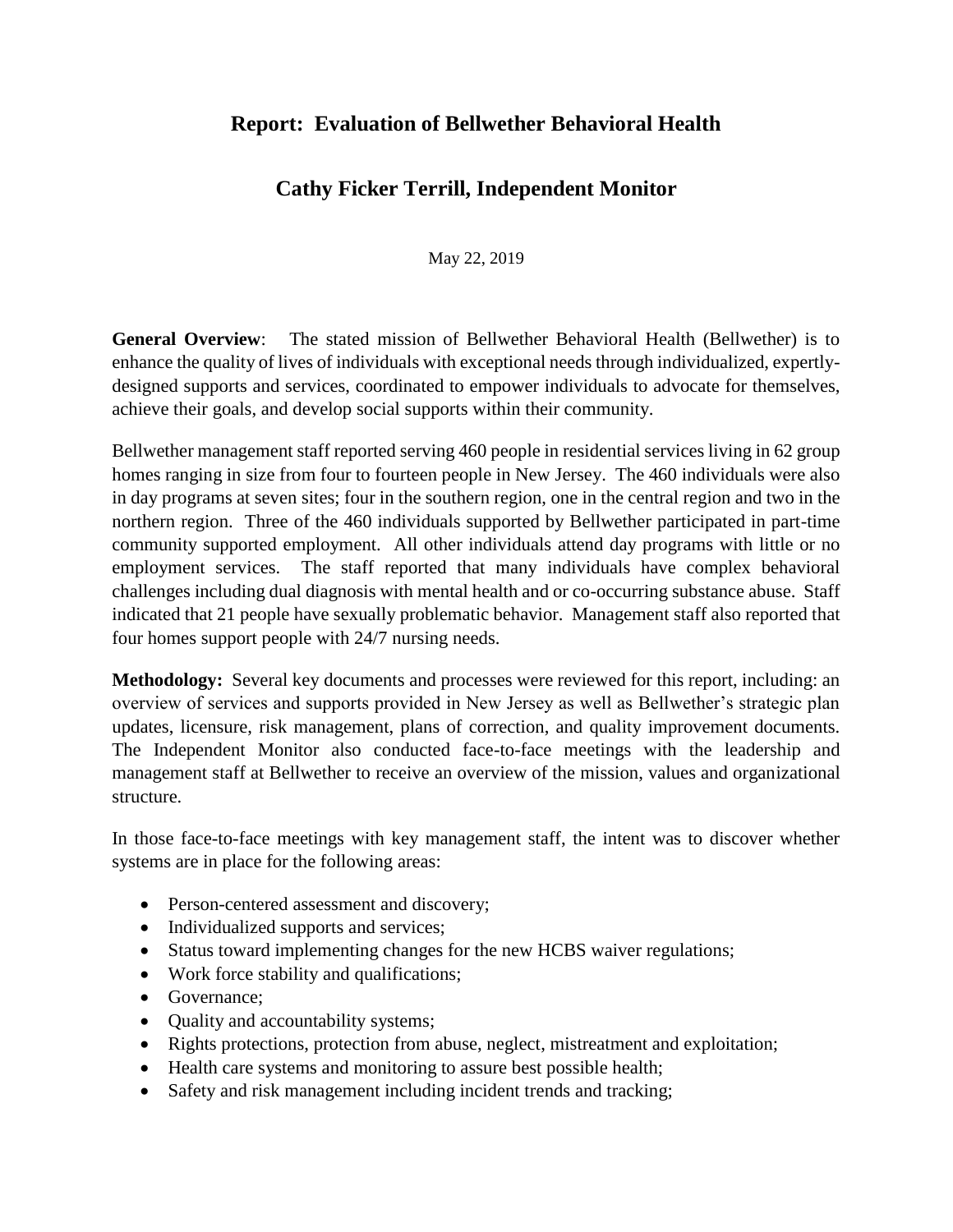- Competencies for direct support staff; and
- Positive behavioral supports.

The Independent Monitor also reviewed Bellwether's programs and services throughout New Jersey. The Independent Monitor randomly selected 10 homes and five day programs to visit in Burlington, Gloucester, Passaic, Salem and Somerset counties. The sample included a mix of homes for more than eight individuals and homes with less than eight individuals, as well as small and larger day program locations. In each region (north, central, and south) the Independent Monitor also conducted distinct focus groups for individuals served by Bellwether, family members of those served by Bellwether, and direct care staff employed by Bellwether.

The Independent Monitor has assessed Bellwether's capacity by evaluating key findings in the following quality metrics:

- Are there sufficient staff and do staff have the needed competency and capacity?
- Do the trends in service outcomes at Bellwether match New Jersey or national data?
- Does the agency utilize Positive Behavior Supports?
- Has the organization improved their system to monitor the implementation of service plans?
- Are the homes conducive to individualized programs and implementation of individualized services and outcomes?
- Is the organization increasing capacity for positive behavioral supports and a reduction of the use of chemical and/or physical restraints?
- Is there substantive improvement in the DHS plans of correction systemically across all programs in New Jersey?
- Has the organization improved their capacity to identify individual's capacity to be safe in their environments and has risk been assessed?
- Are people supported to choose and realize their goals?
- Have the number of repeat incidents been reduced?
- Has there been progress toward individualized services and supports?
- Do staff demonstrate competency in identifying and reporting abuse, neglect, mistreatment and exploitation?
- Does the organization have a continuous quality improvement and learning process rather than simply a system that responds to crisis management?
- Has the organization enhanced its efforts to facilitate natural supports in the lives of the individuals supported?
- Does the organization have a supervisory structure that promotes quality of services and communication across the organization?
- Has the organization reviewed for each individual the need for advocacy, guardianship, representative payee and alternatives to guardianship, such that individuals only receive the level of support needed to make their decisions?
- Are individuals provided needed supports to exercise their rights?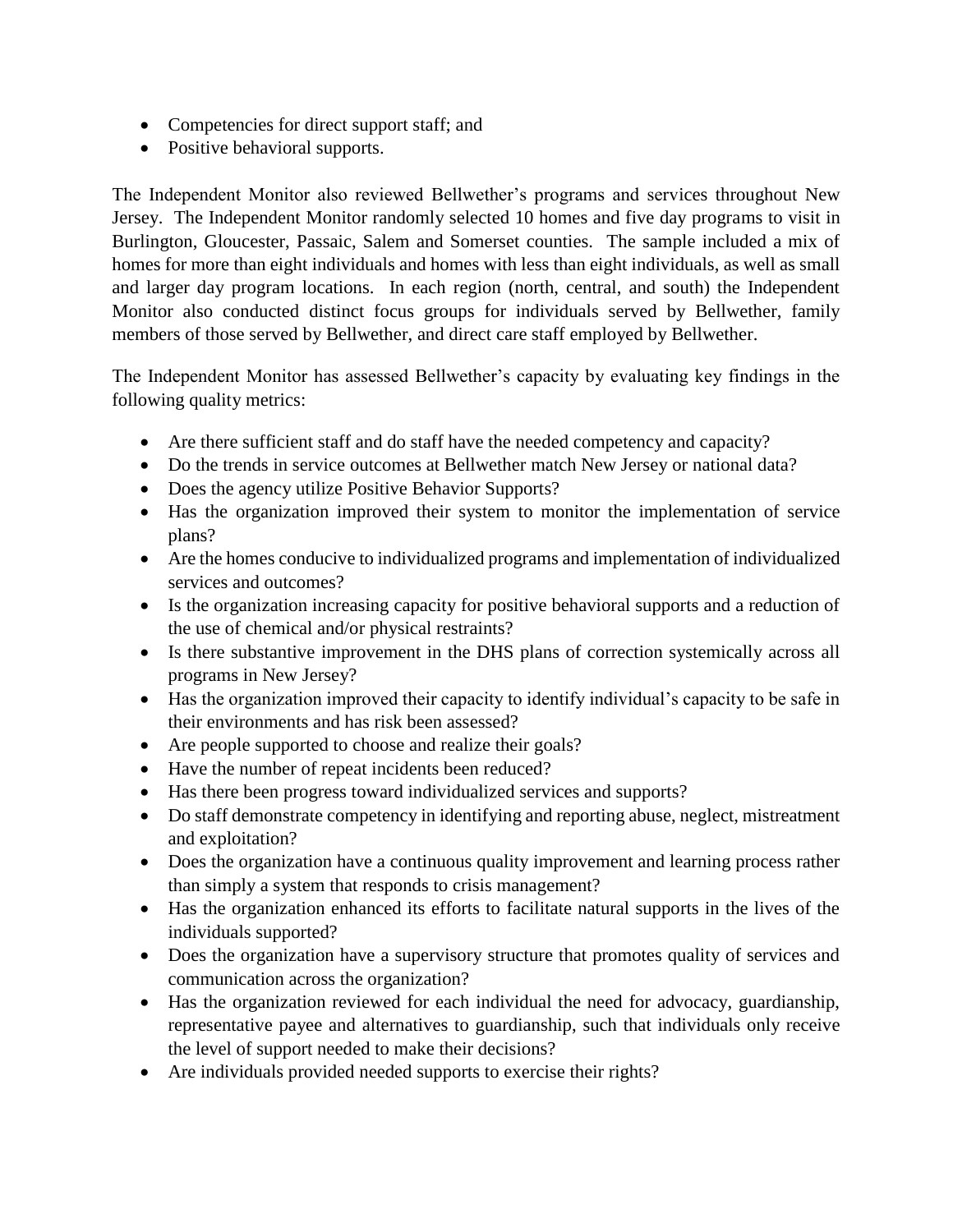Has the organization enhanced its capacity to facilitate competitive integrated employment for the individuals supported?

**Sites Visited:** The Independent Monitor visited all seven day program locations operated by Bellwether Behavioral Health at least once and some multiple times, and multiple group homes in the northern, central, and southern regions operated by Bellwether at least once and some multiple times, usually in the late afternoon or evenings to ensure that residents would be home. These day programs and homes represented a random sample of programs operated by Bellwether Behavioral Health in northern, central and southern New Jersey.

As part of this review, a simple trend analysis of DHS' licensure reports for Bellwether from 2016, 2017 and 2018 was conducted. The following trends were identified. Although some work has been completed to improve conditions in homes (basic cleaning services, food labeling and completing maintenance orders) the analysis identified the following areas still need continued improvement:

- Lack of cleanliness of the homes:
- Numerous medication errors of documentation and administration;
- Food not labeled, dated or identifiable in the freezer;
- Outdated food with freezer burns:
- Maintenance orders not completed in a timely fashion;
- Knives not being locked in a house where it is a safety hazard;
- Cleaning products not stored in a safe manner;
- Staff schedules that are not current or accurate;
- Lack of maintaining and updating critical log for daily events in each home;
- Lack of training or retraining for staff on diabetes monitoring and care;
- Lack of data on special diets;
- Laundry products not stored in a safe manner;
- Inadequate data reporting on behavior plans;
- All staff did not have documented criminal background checks;
- All staff were not documented through the central registry back ground checks;
- Gaps in follow up from medical appointments;
- Missing documentation on staff training specific to behavior support plans;
- Physician orders not regularly individualized;
- No system to delineate critical and non-critical information in electronic health records software;
- Failure to document critical information:
- Job descriptions were not current for staff;
- Lack of documentation of training for staff;
- There is not a consistent policy implemented for smoking in the home for individuals or staff;
- Lack of implementation of a policy on maintenance and storage of individual records on the homes;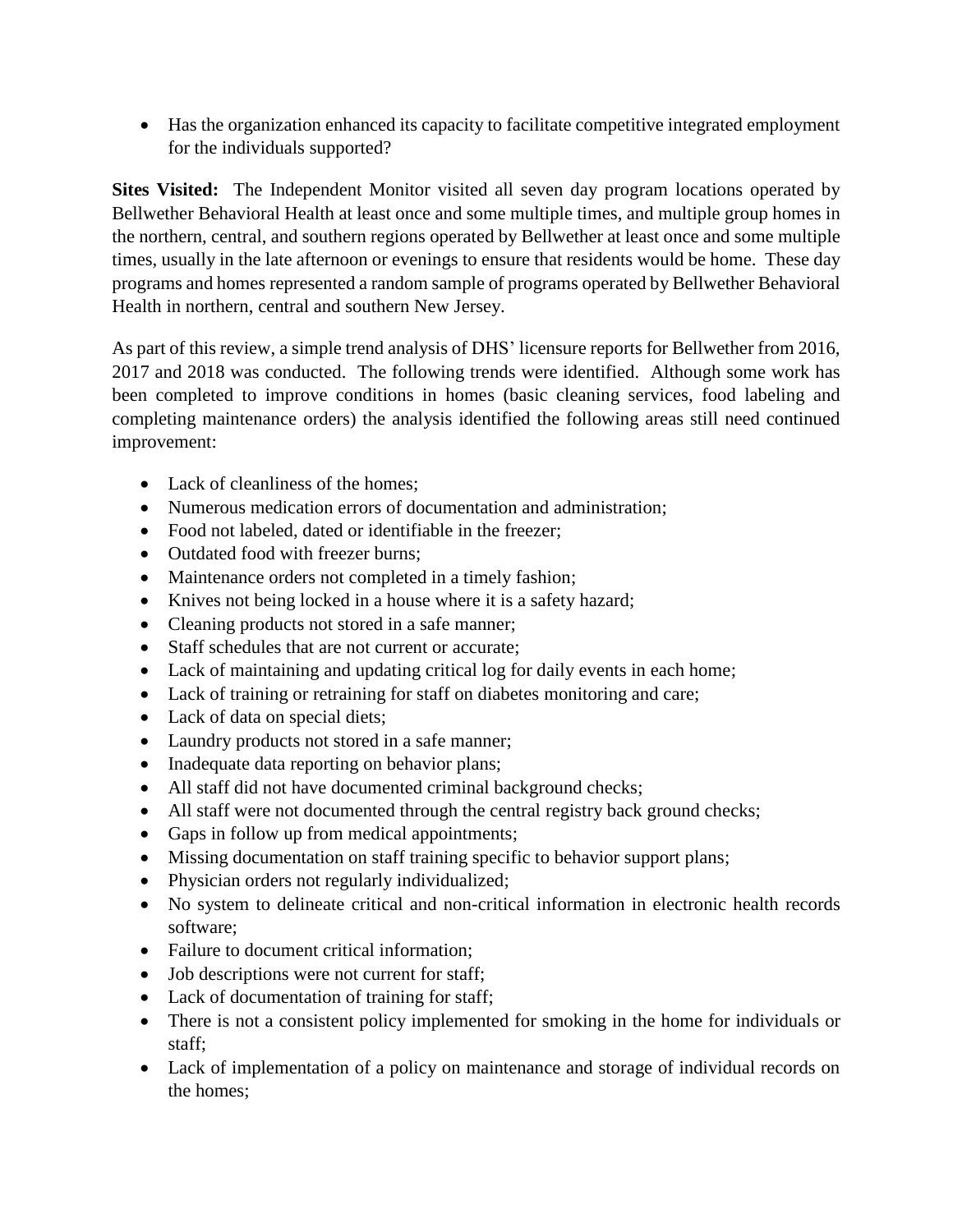- Several homes not in compliance with the local fire inspection requirements; and
- Inconsistent human rights committee reviews.

In addition, the DHS licensure reports for the 14 group homes in provisional status were reviewed. Material was reviewed after the Independent Monitor conducted observation visits, so that the reports would not bias the Independent Monitor or the approach to the observations without knowledge of state previous visits. Here is the summary:

#### **Overview of Bellwether licensure reports on the 14 homes with provisional licenses**

14 group homes were surveyed as follow up to provisional findings in licensure. All 14 homes submitted Plans of Correction (POC) prior to the observation visit. Of the 14 POCs submitted, 13 homes were found to have at least one instance in which something the POC stated as being taken care of had not, in fact, been taken care of. All 14 homes received notations of items that were repeat deficiencies. In four instances, repeat deficiencies were marked as "Two-time repeat deficiencies". Notably:

- 13 homes had repeat deficiencies in Physician Orders not being followed;
- 13 homes had repeat deficiencies in Behavior Support Plan (BSP) implementation and tracking;
- 11 homes had repeat deficiencies in documentation of incidents in Therap;
- 11 homes had repeat deficiencies in training documentation;
- 10 homes had repeat deficiencies in correct completion of the Medication Administration Record (MAR); and
- 10 homes had repeat deficiencies in issues regarding the physical plant of the home.

Other areas of repeat deficiencies found in multiple houses include completion of the critical incident log (six), completion of the emergency evacuation plan (EEP) (six), medical documentation (six), documentation of fire drills (three) and records storage (two)

Analysis of deficiency areas in the 14 homes was divided into six areas: Paperwork, Safety, Medical, Physical Plant, Clothes/Food, and Rights. Results from this analysis are presented below.

# Paperwork

- 14 homes were found deficient in use of the Critical Incident Log. This included unavailability of the log, multiple incidents of incorrect or missing entries and inconsistent completion.
- 13 homes were found deficient in tracking required by BSPs this included numerous instances per home.
- 10 homes were found deficient in documenting staff training. This included lack of training in BSPs, adaptive equipment, specialized needs and MAR completion.
- Nine homes had multiple incidents of errors on the MAR.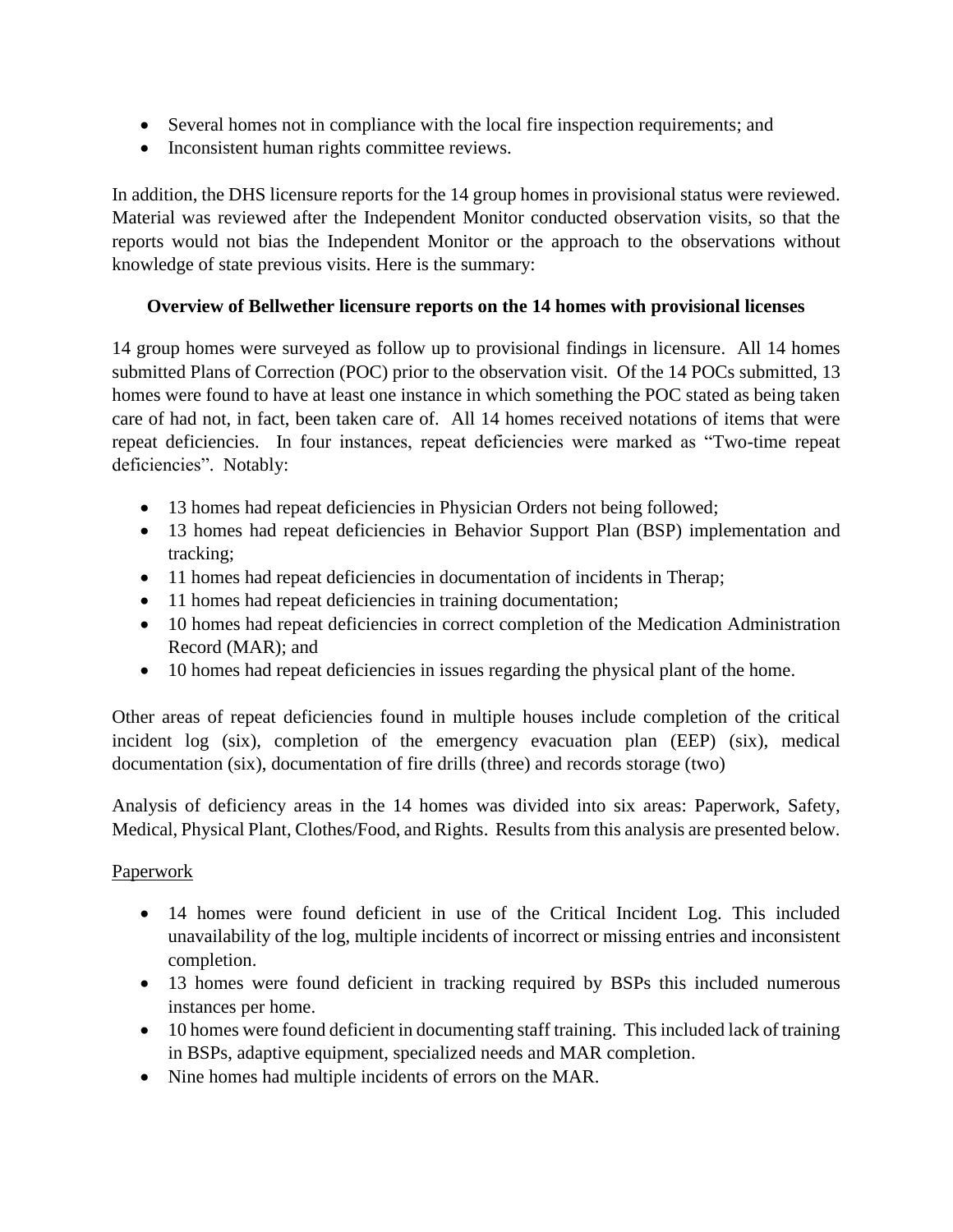- Eight homes were found deficient in oversight of correct paperwork completion particularly regarding MAR's and Medication Error reporting.
- Eight homes were found deficient in tracking and adjusting EEPs.
- Seven homes were found deficient in maintaining accurate staff schedules.
- Four homes were found deficient in overall paperwork organization including co-mingled files, requested documentation not found, paperwork for multiple people kept in basements in "damp boxes."

# Safety

- Eight homes were found deficient in having consistent fire drills.
- Seven homes were found deficient in having complete first aid kits.
- Five homes had multiple throw rugs that had no anti-slip coating on the back.
- Four homes had medication not appropriately secured.
- Three homes had expired fire extinguishers.
- Three homes had items within three feet of the hot water heater which is a fire hazard.
- Two homes had staff who did not know how to use the organization wide fire control system (one of them was the house manager). In both cases. neither home had the key to turn off the alarm once it was activated. Staff had to go to another house or the day program to obtain it.

# Physical Plant

- 12 of the homes were found deficient in cleanliness (kitchens covered with grease, vents covered with dust, bathrooms with feces smeared, dead bugs and dust in the light fixtures).
- 10 of the homes were found deficient in maintenance issues. These include broken mirrors, broken doors, broken or cracked flooring and broken furniture (Four homes had wobbly kitchen tables).
- Eight of the homes were found deficient for bedrooms that smelled of urine (seven) or musty (one).
- Eight homes were found deficient for bed linens and/or pillows that were dirty, stained, worn out, ripped or non-existent.
- Seven homes were found deficient for an overwhelming number of black flies in the home. Additionally, one home had bugs in the basement and one home had a bee's nest by one of the entrances to the home.
- Six homes were found deficient for not having enough silverware for the number of people living in the home.
- Four homes were found deficient for having discarded cigarette in areas not designated for smoking.
- Three homes were found deficient for the condition of multiple beds in the home.
- Two homes were found deficient for mold/mildew in the shower and basement.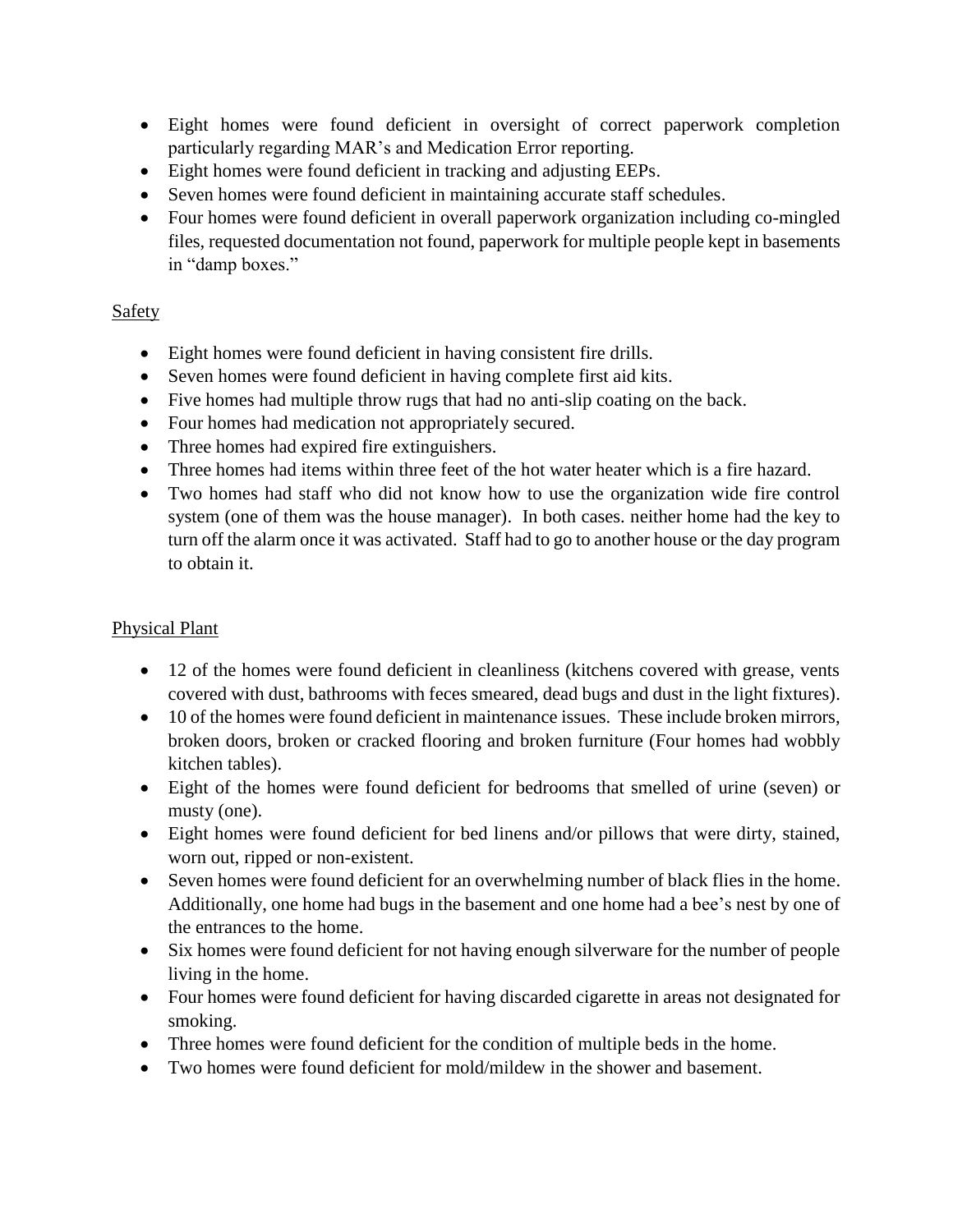#### Medical

- Nine homes were found deficient for not following physician orders.
- One home was found deficient for co-mingling people's medication.

#### Clothes/Food

- Seven homes were found deficient for the menu not including items for people on specialized diets (e.g. low fat or sugar diets, etc.).
- Six homes were found deficient for inadequate food storage including items that were supposed to be refrigerated being found in cabinets.
- Five homes were found deficient for rotten/expired food in the refrigerator.
- Four homes were found deficient for the handling of people's clothes. Examples include clothes being found in garbage bags and stored on the floor of the closet.

#### **Rights**

- Three homes were found deficient for including behavior contingent food on the house menu.
- Two homes were found deficient for labeling closets and drawers.
- One home was found deficient for having hygiene items locked.
- One home was found deficient for having people's personal CD's locked up.
- One home was found deficient for having the house phone hidden in a high cabinet.
- One home was found deficient for having agency signs posted throughout the house.

#### **Risk**

The DHS Office of Program Integrity and Accountability conducted a quarterly review of aggregate data reports through their risk management system of all DHS providers. In 2018, Bellwether triggered three risk indicator thresholds, indicating a risk level that required additional assessment and review. As such, discussion of agency performance based on these risk indicators was conducted at the DHS Council on Systemic Risk Assessment in July of 2018.

The identified risk areas triggered for Bellwether Behavioral Health include, but are not limited to, the following:

- High volume of provisional licenses;
- A high volume of serious incidents / allegations requiring DHS investigations;
- A high volume of substantiated DHS investigations;
- A high number of repeat incidents involving the same individual served; and
- A high volume of overdue agency investigations.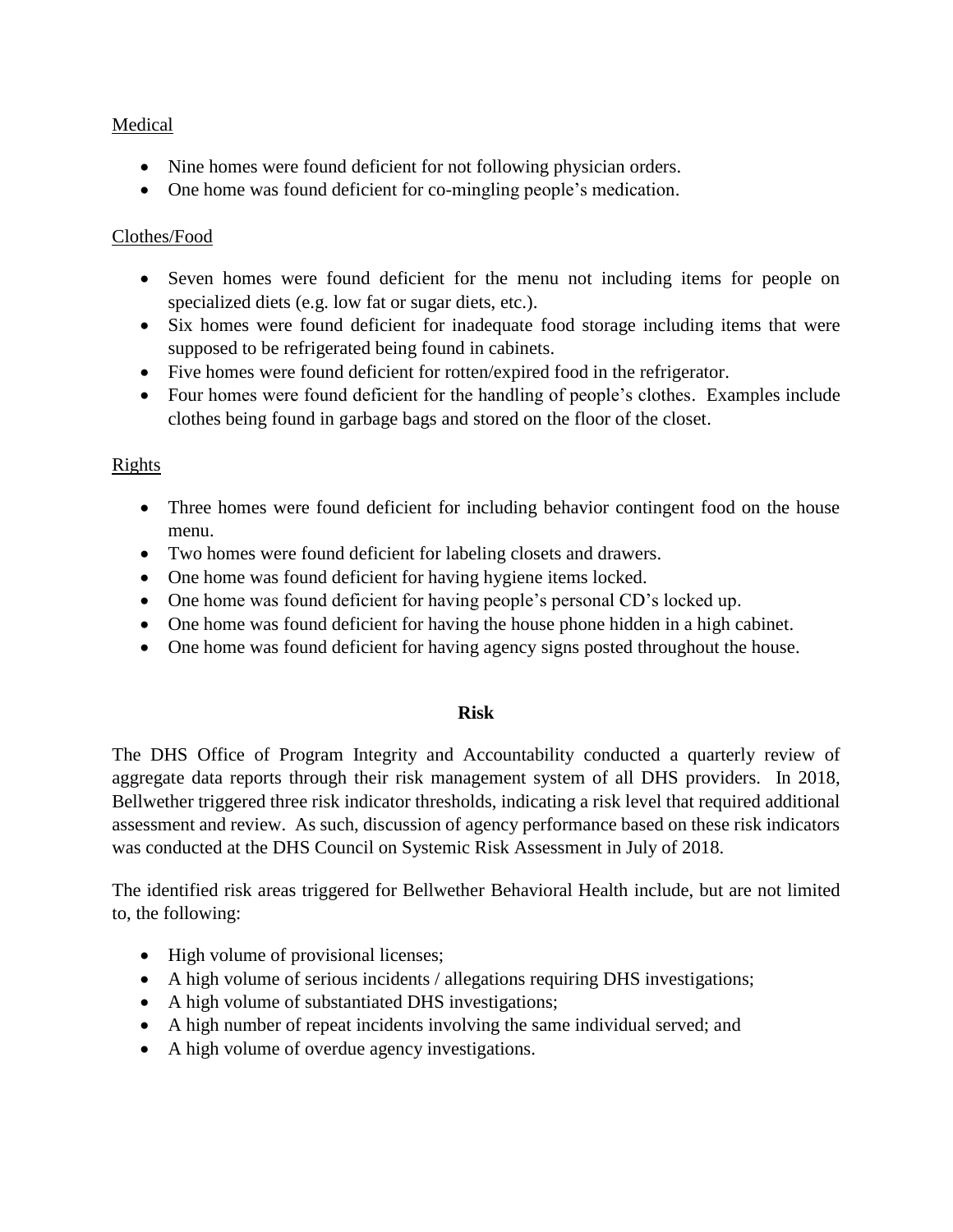Additionally, the DHS Quality Management Team required Bellwether to develop and implement a Quality Improvement Plan to minimally demonstrate measurable, significant and lasting improvements in the following areas:

- A reduction in all identified risk areas listed in the Risk Assessment for Bellwether;
- Program management and quality;
- Full and ongoing compliance with all licensing regulations;
- Increased staff, staff retention, training and support;
- Overall risk management; and
- Full implementation of the day program corrective action plan.

#### **Focus Groups**

Nine Focus groups were conducted in at least three locations for direct support professionals, individuals receiving services from Bellwether and families and guardians. A total of four meeting opportunities were held for each of the three different groups. At each of these focus group meetings, participants were asked the same three questions: 1.) What are the best things about Bellwether; 2.) What are the barriers at Bellwether; and 3.) If you were the CEO of Bellwether and you could change three things, what would you improve?

Families attending the focus groups agreed to their answers being aggregated, summarized and shared anonymously. A summary of the family focus groups answers are as follows:

#### **What are the Best Things About Bellwether?**

- Nothing at all
- The houses are big and look good on the outside
- Staff help my son or daughter
- Home visits are encouraged
- Day programs are located near the group home
- The agency seems to be trying
- The agency employs some great staff
- The program is close to my home
- The house is nice
- Good meals
- Friendly staff
- Availability of a day program
- The Behavioral Medical program
- Good access to health care
- I can visit my son/daughter any time
- There are doctors available
- I can go to the group home at any time to visit
- The staff are caring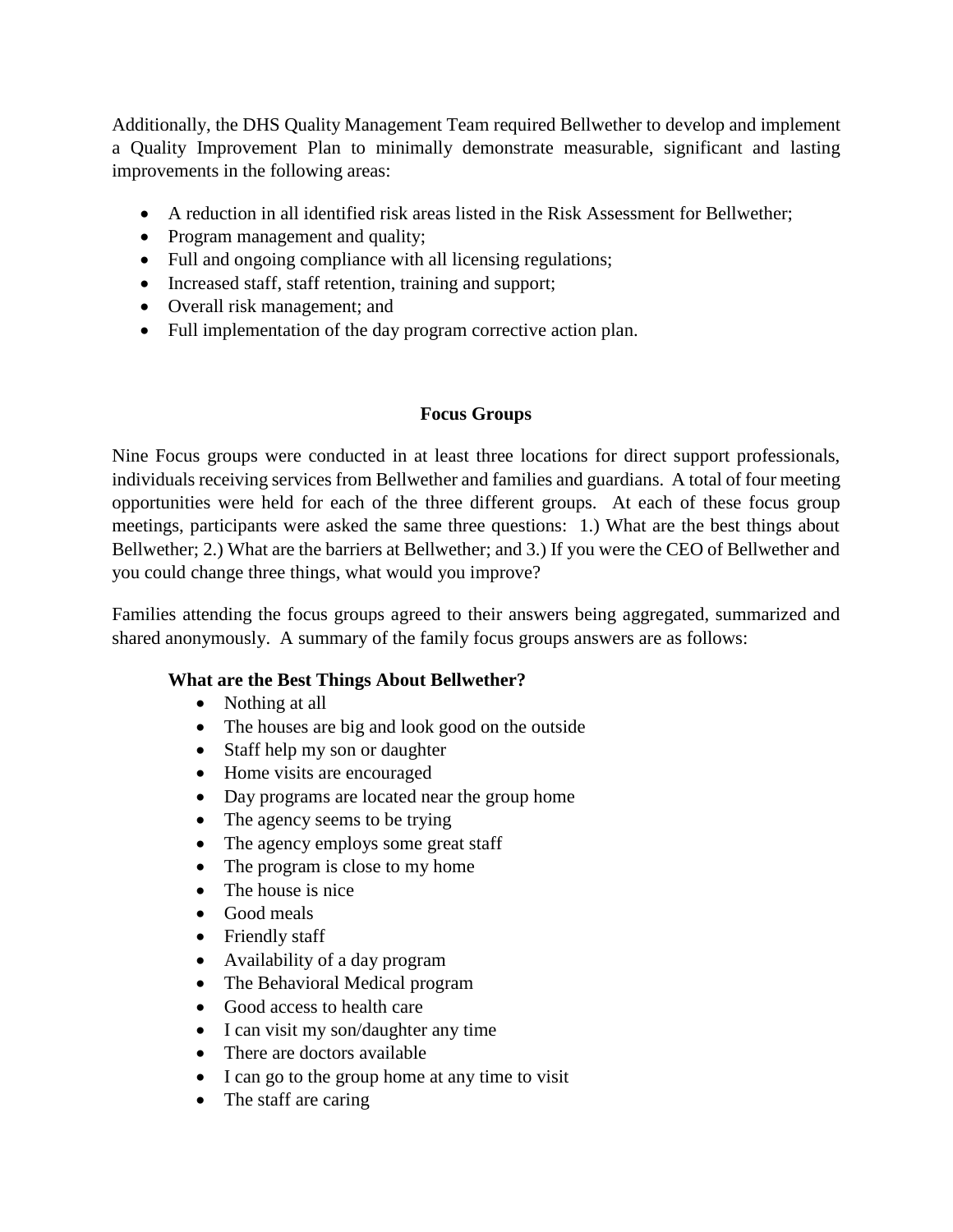#### **What are three barriers at Bellwether?**

- No options other than day program, like employment training
- The house is crowded with too many people
- No one documents behaviors
- Nurse vacancies in the Behavioral Medical program
- Very few clinical staff
- Staff not trained well on client needs and behaviors
- Lack of supervision of house staff
- Day program is noisy and not organized
- 12-hour staff shifts are too long for direct service professionals
- Lost new clothing often
- Need more outings and not just going out to eat
- Activity calendar in the homes is not followed
- Change psychiatrist
- No monthly financials to parents. We used to get them
- Staff turnover is a problem
- They don't follow the service plan or behavior support plans
- My son or daughter has lots of bruises when I visit
- Substandard care for medical
- Poor communication
- My son/daughter gets hurt in the home by other clients
- Houses and day program are dirty
- Too many medication errors
- Personal items of clients just "disappear" like bikes and electronic and clothes

## **If you were the CEO of Bellwether and you could change 3 things, what would you improve?**

- Hire more staff for each house
- Revamp day program
- Improve medication administration, reduce errors
- Get clients jobs and employment training
- Hire more behaviorists
- Better staff training
- Hire top tier house mangers with training and expertise
- Give parents feed back
- Pay staff more
- More nurses
- Give supervisors work cell phones
- Retention of good staff
- Make sure people wear winter coats and hats
- Better and Regular Communication with Families
- Implement the service plan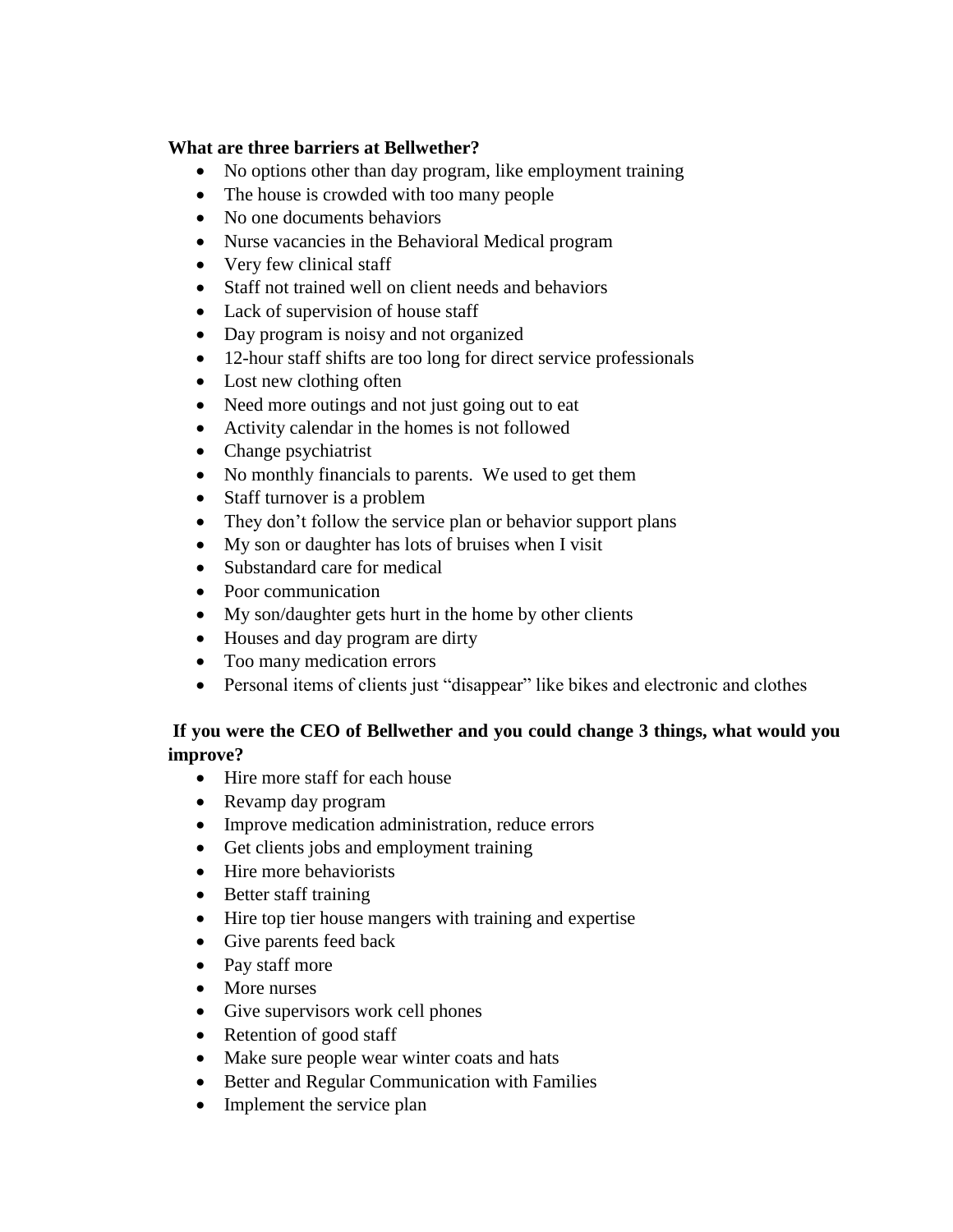- More staff in the house or less clients in each house
- Better services for people with autism
- Smaller homes

#### **Conclusions**

Although Bellwether has made some improvements over recent months, 14 of their homes have been in provisional licensure status for several months and as of December 31, 2018, an additional 12 homes were placed in provisional status. This means that basic standards for health and safety have not been met at these sites, and these health and safety standards are minimal quality indicators. From a national perspective, many states have moved beyond these basic quality metrics to include more progressive standards with an emphasis on outcomes and quality of life indicators. Bellwether may benefit from reviewing the standards and indicators that other states have implemented.

During this oversight process, Bellwether Behavioral Health has engaged in system improvements that include:

- Filling vacant positions;
- Securing adequate staff to meet minimum standards;
- Hiring a cleaning service for some of the homes;
- Having more food options and choices available in the homes;
- Reconfiguring staffing schedules across programs; and
- Attempting to catch up on back logged incident report tracking and investigation.

However, the agency still does not meet all state licensure standards in many of the homes.

Staff are not familiar with nor are they implementing person-centered plans or person-centered behavioral intervention plans.

The agency could benefit from a system to monitor and evaluate psychotropic medications and look toward medication reductions on a regular basis for each individual.

There is little to no focus on employment. The day programs have little to no individualization.

There has been a systemic lack of nursing and behavioral expertise across the state within Bellwether, but the organization is working to hire additional staff.

People may not be exercising their rights.

Some residents have sustained client to client abuse which often go unreported because, when the monitor checked, she could find no evidence of documentation.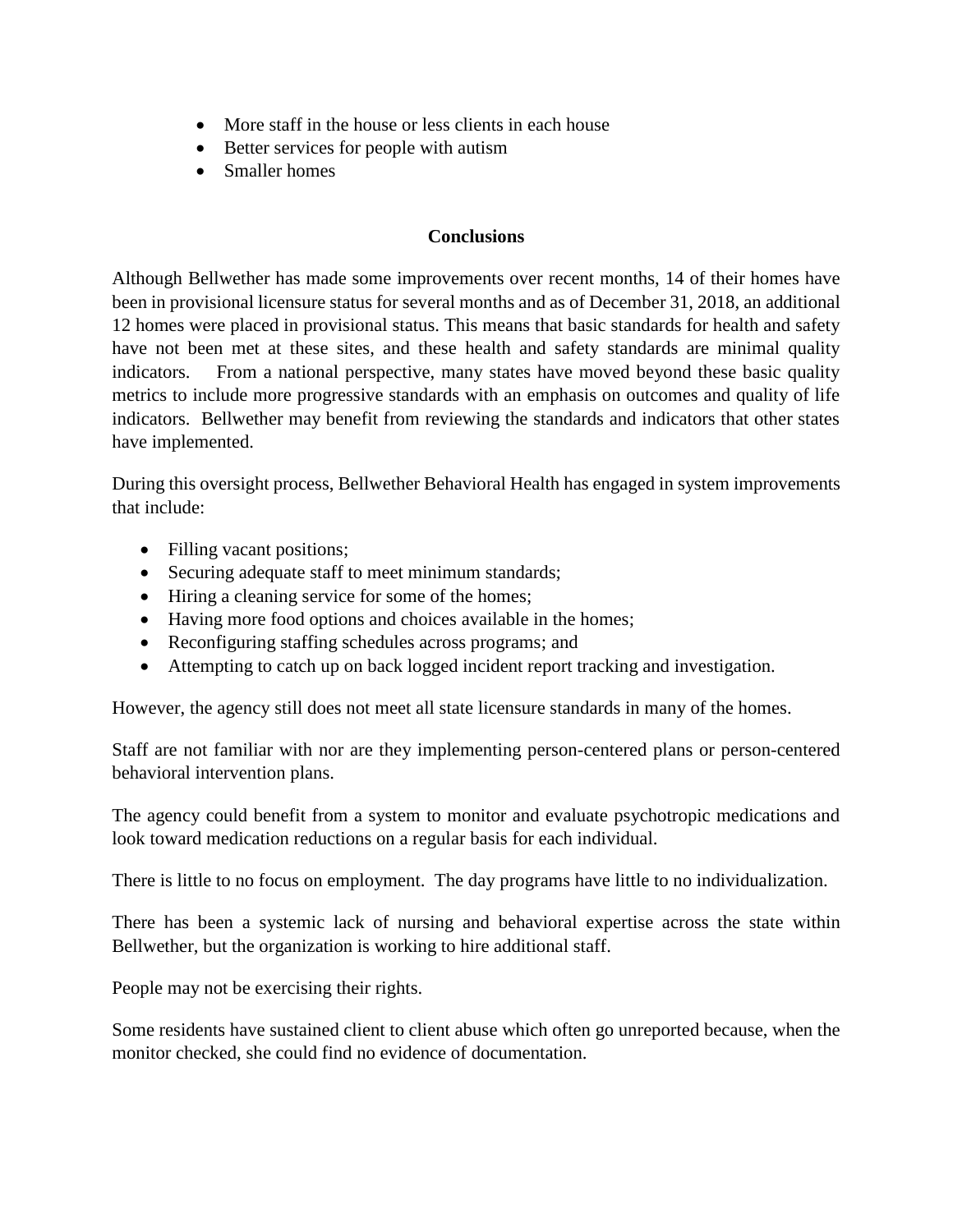There are little to no systems in place for sustainability of quality supports that are individualized. Individuals identified as needing one to one supervision are not always provided the appropriate level of care.

Medical follow up is not always provided and when provided, not provided by the person who knows the individual best.

Some homes may have as many as 60 deficiencies sited at one time by DHS licensure and many repeat deficiencies. Until Bellwether has a system in place to maintain sustainable improvements, the organization and the individuals they serve may experience a greater level of risk.

Following the assessment of service delivery by Bellwether, the Independent Monitor makes the following recommendations for Bellwether:

#### **Staff Resources:**

A Staff Recruitment and Development Quality Improvement Plan should be developed and implemented with time frames and lead staff. Representatives from human resources, administration, front line staff, professional staff and persons served should assist in the development and implementation of the plan. The Plan's focus should be as follows:

- 1. Identify strategies for the recruitment of quality employees.
- 2. Make recommendations regarding the current practice of promoting existing front-line staff into positions of supervision.
- 3. Through the use of staff interviews, exit interviews and interviews with individuals served the committee should design strategies to lower turnover rates. Anonymous staff surveys should be considered.
- 4. Implement strategies that reduce turnover. Employee satisfaction and recognition are key factors in keeping quality employees.
- 5. The plan should include a review of all training procedures and practices. This review should include an assessment of mentoring processes, administrative oversight of progress and feedback to new employees regarding progress and expectations.
- 6. Protocols for training staff on the Individual Service Plans and Behavior Intervention Plans must be reviewed. New procedures to make certain that staff are trained on the service and behavior intervention plans are to be implemented. Documentation of training for each front-line staff on each of these plans is essential.
- 7. Abuse and neglect training should be reviewed and conducted for all staff annually. The committee will identify the most effective training.
- 8. Key positions such as clinical director, behavior analysts, incident investigators, nurses and direct service professionals must be filled immediately.
- 9. Management staff and clinical staff need to be on site at all group homes with greater frequency on evenings and weekends to provide onsite supervision, technical assistance, redirection if needed and to assure implementation of service and behavior support plans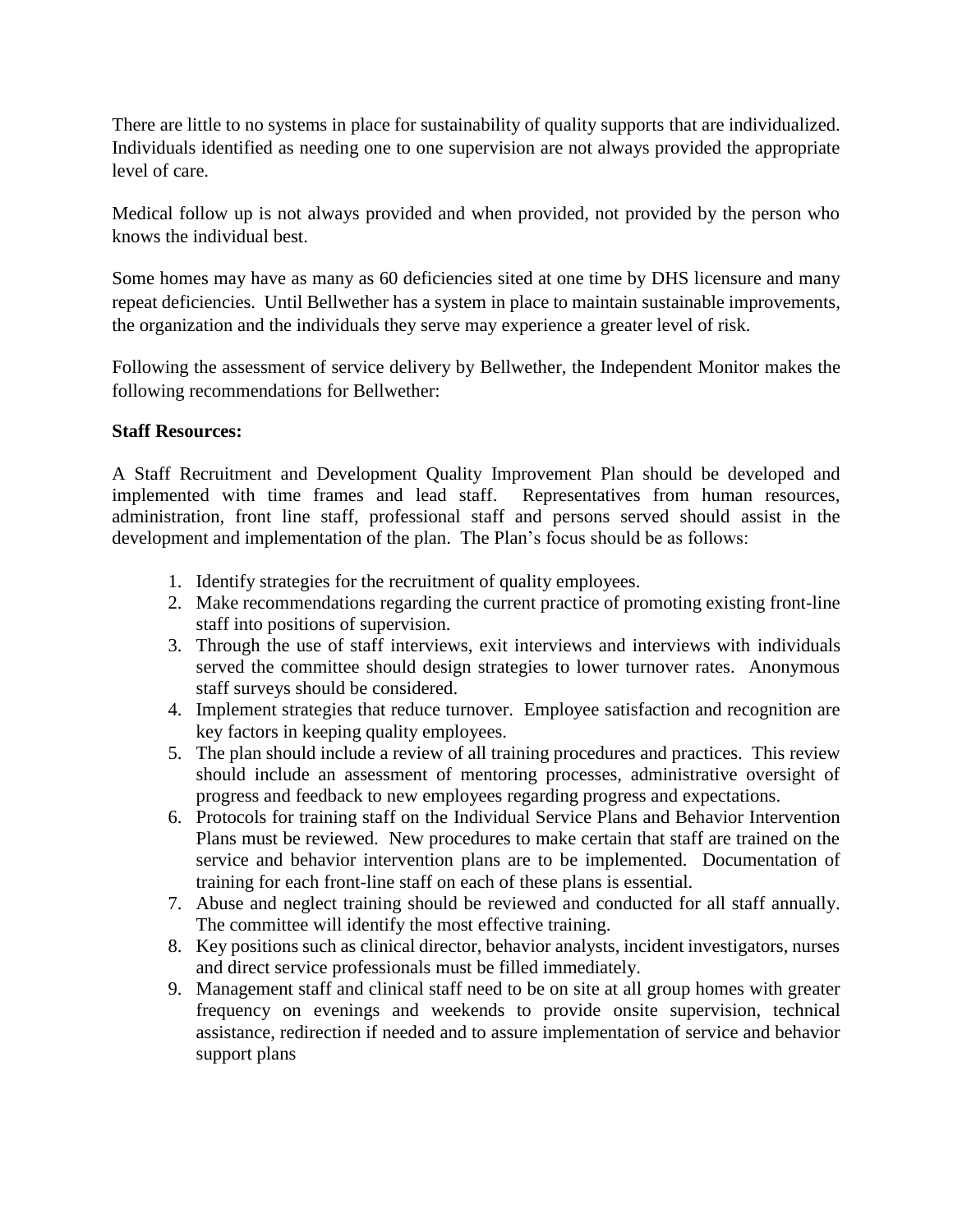#### **Safe Environments:**

A Safety and Environmental Review Qualify Improvement Plan should be developed and implemented with time frames and lead staff. Representatives from the maintenance department, housekeeping, front line staff, a direct service professional, nursing, at least one self-advocate and clinical staff should be part of this system's change. The Plan's focus should be as follows:

- 1. Monthly meetings should be conducted to review all client injuries. Patterns should be identified and corrective action taken. Corrective action should be provided in writing to the location of the incident.
- 2. Quarterly reviews of all fire and safety drills should be conducted by the committee. The committee will consider the length of time to evacuate, that the drills were conducted at different times and shifts and that safety drills include active shooter, bomb threat and power outages. The committee should create or review and revise their environmental review tool to assure it adequately addresses issues related to cleanliness, sanitation and laundry services. Overall safety procedures should be reviewed as a part of the environmental review. A staff person not currently assigned at a location target location should conduct the review. The review is then inspected by the committee and sent to the front-line supervisor. The supervisor will prepare and implement a plan of correction for deficiencies noted in the review. The staff person originally conducting the review will return in 30 days to ensure that corrective action has been taken.
- 3. The committee will review all abuse and neglect policies. The policies should be rewritten in simple language that focuses on making sure that individuals are free from abuse and neglect. Policies addressing the prevention of abuse and neglect should be a priority of the committee. Recommendations on placements, resident mix in homes and number of persons served in each home should be considered. The committee should review the safety of individuals in each program based on their vulnerabilities to the behaviors of other persons served in each environment.
- 4. The committee will review all abuse and neglect investigations, including client to client abuse.
- 5. The committee should review all investigations of significant injuries. Training should be provided in food sanitation practices. Policies and procedures should be written so that all food is labeled by date and staff has received proper training on safe food handling. These practices should be monitored through the use of the environmental review tool.
- 6. The Committee should routinely review the work order system for trends and patterns related to types of requests, timely completion of work orders, and process to prioritize requests. A work order system should be devised. The system should be monitored by administrative personnel and priority given to each work order based on safety considerations. The committee should review all reports from fire departments, local building departments and other governmental entities. A plan of correction should be implemented for each violation.
- 7. A tool for Risk Assessment should be developed or adopted by the committee. Each person served should have a Risk Assessment that identifies areas of concern including: possible exploitation, falls, elopement risk, choking, pica and behavioral concerns.
- 8. Individuals who have been injured by roommates or housemates, should be offered options of moving to other locations where they are safe.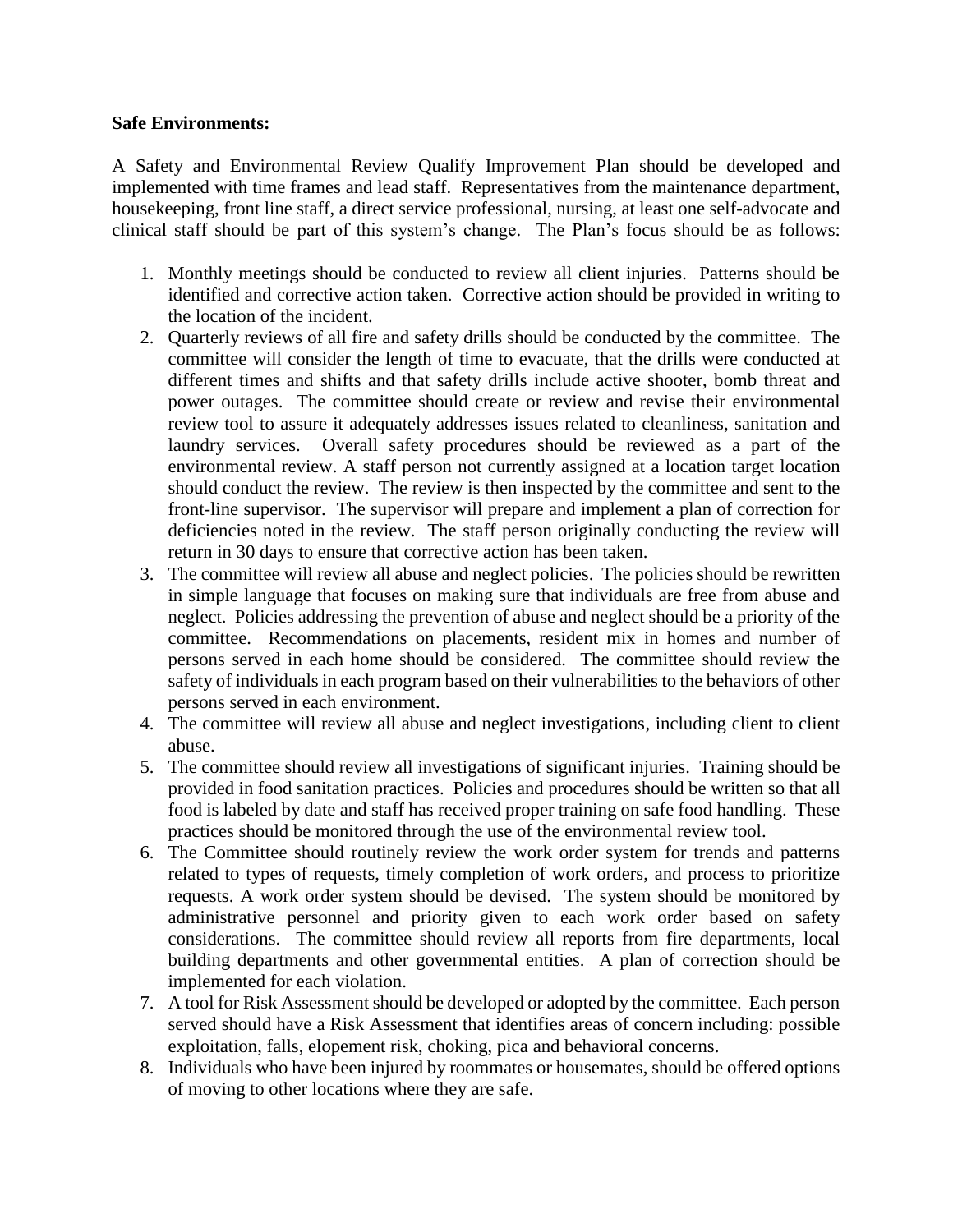## **Health:**

Current Healthcare practices should be reviewed and the following practices implemented or enhanced:

- 1. A procedure for the reporting of medication errors should be developed and implemented with oversite. Medication errors are to be reported immediately to nursing personnel and the prescribing physician. The medication error report should include the circumstances of the medication error, mitigating circumstances and what could have been done differently to avoid the error. Nursing personnel should identify trends, tally medication errors per location and identify staff with a pattern of medication errors. Corrective action is being taken as recommended by nursing personnel. This may include retraining or the rescinding of medication administration privileges.
- 2. Nursing personnel should design a Quality Assurance tool that reviews medications on a regular basis to make certain that expired medications are removed from the home.
- 3. Nursing personnel should receive a written report of all doctor's visits. The nurse is responsible to make certain that all orders are implemented. Medication ordering and the implementation and training on any new medications is the responsibility of nursing personnel. It should also be the responsibility of nursing personnel to make sure that any follow up or referrals take place.
- 4. At a minimum nursing personnel should review the MAR monthly for errors and missing signatures, until the level of errors is significantly reduced. Then the monitoring should be quarterly.
- 5. Bellwether should review pharmacy practices, medication order implementation, medication contraindications and making certain that appropriate physician follow up occurs.
- 6. The quantity of nurses employed by the agency should be identified and maintained. Consideration should be given to necessary oversight and the administration of medical procedures that can only be performed by nursing personnel.
- 7. All medical services should be monitored by nurses. All services provided to persons served should be provided with consideration to choice, sanitation, comfort and quality. Policies on dental care should be written and implemented.
- 8. Staff who knows the individual well should accompany them on medical visits, except in rare and extenuating circumstances.
- 9. Staff must be available to provide support when an individual is receiving services in a local emergency room.

#### **Risk:**

A Quality Improvement Plan is needed to address risk areas identified by the state for Bellwether. The plan must be implemented immediately to address the following:

- 1. Reduce the high volume of provisional licenses.
- 2. Reduce the high volume of serious incidents and substantiated allegations of abuse, neglect, mistreatment and exploitation;
- 3. Reduce the high number of repeat incidents involving the same individual served;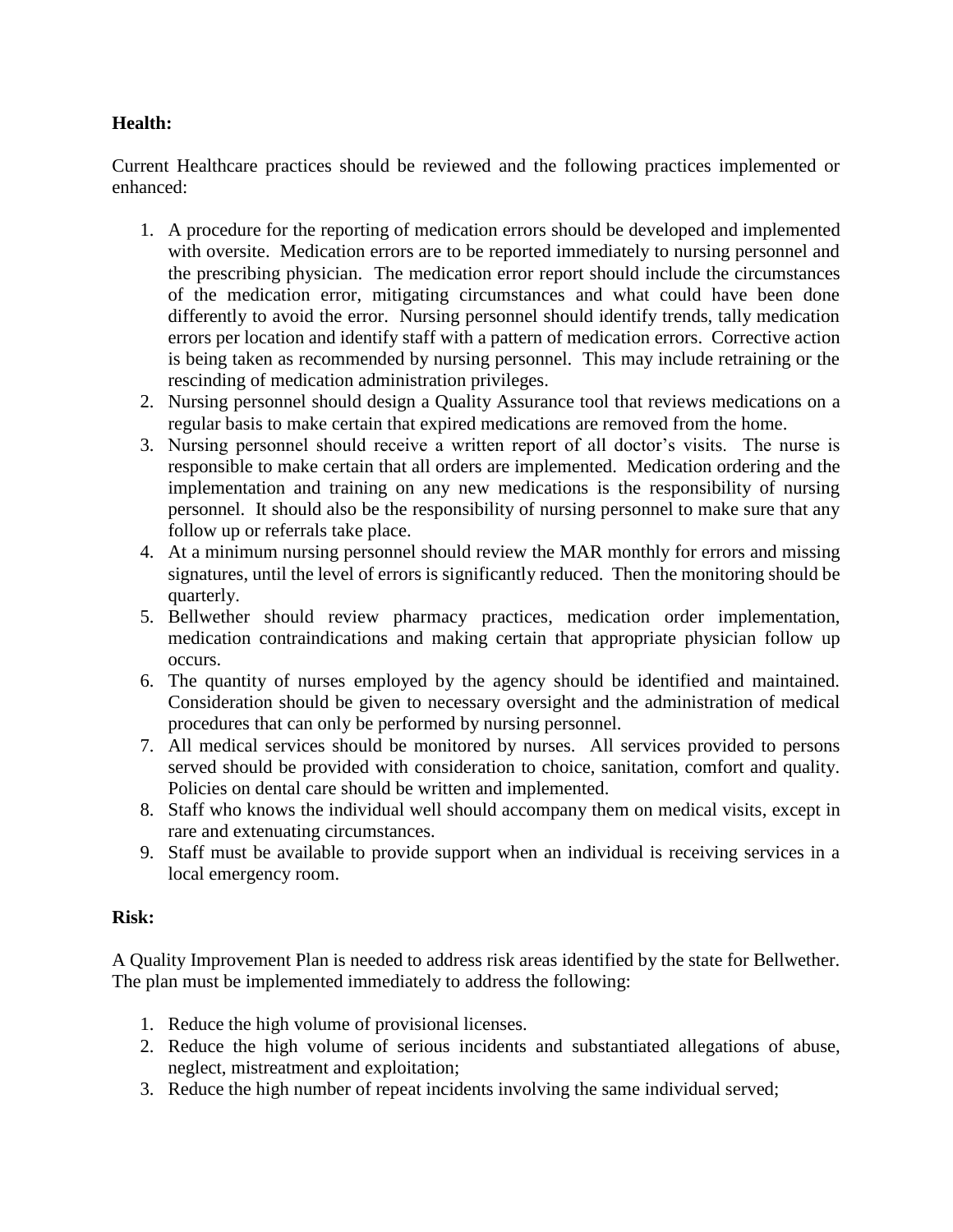- 4. Reduce the high volume of overdue agency investigations; and
- 5. Implement a system of risk management.

## **Rights:**

The membership of the Human Rights Committee should be reviewed, modified and implemented immediately. Consideration should be given to individuals that can provide expertise and assistance in implementing the following:

- 1. A complete review and update of all policies regarding individual rights should be conducted. All policies should promote individual rights and include time frames and frequency for rights training for persons served.
- 2. The committee should review the methods and efficacy of data collection. The data should be used for medication reductions and revisions of the Behavior Interventions plan. As a result, the collecting of accurate data needs to be a priority. Staff should be trained on proper data collection and the forms for charting behavioral issues should be clear and user friendly. Professional staff should review all behavior data at least weekly.
- 3. Policies should be developed outlining the processes for access to resident funds. Individuals served should receive regular reports on funds available and how their money has been spent.
- 4. The individual serviced, their guardian and team members should review the following annually: The need for guardianship; Power of attorney; Wills and representative payee appropriateness.
- 5. The committee should review the Resident Rights document to make certain that it is understandable to the individual served. At least annually staff should review the rights statement and make certain that it is understood.
- 6. Rights training materials for all staff should be reviewed and conducted on an annual basis in conjunction with abuse and neglect training.

#### **Organizational:**

The organization should make certain that all committees and responsible persons implement all recommendations. An upper level Management Committee should be formed and make committee assignments and monitor the progress of the various quality improvement plans and individuals responsible to make the necessary changes. Committee minutes and reports should be prepared and submitted to the Management Committee. The Management Committee is responsible to review and make recommendations based on the submitted reports. The Management Committee should also consider the following:

- - 1. The Basic Assurances as designed by CQL should be considered for implementation at the agency. The Basic Assurances will help the agency to identify the essentials to quality of life for persons served and will also help the agency to move beyond basic life and safety.
	- 2. The Management Committee should also consider using Personal Outcome Measures to assist in the implementation individual plan supports.
	- 3. The organization needs to establish stronger quality monitoring and quality improvement systems. The system(s) should focus on measuring key trends in ANME, timeliness of